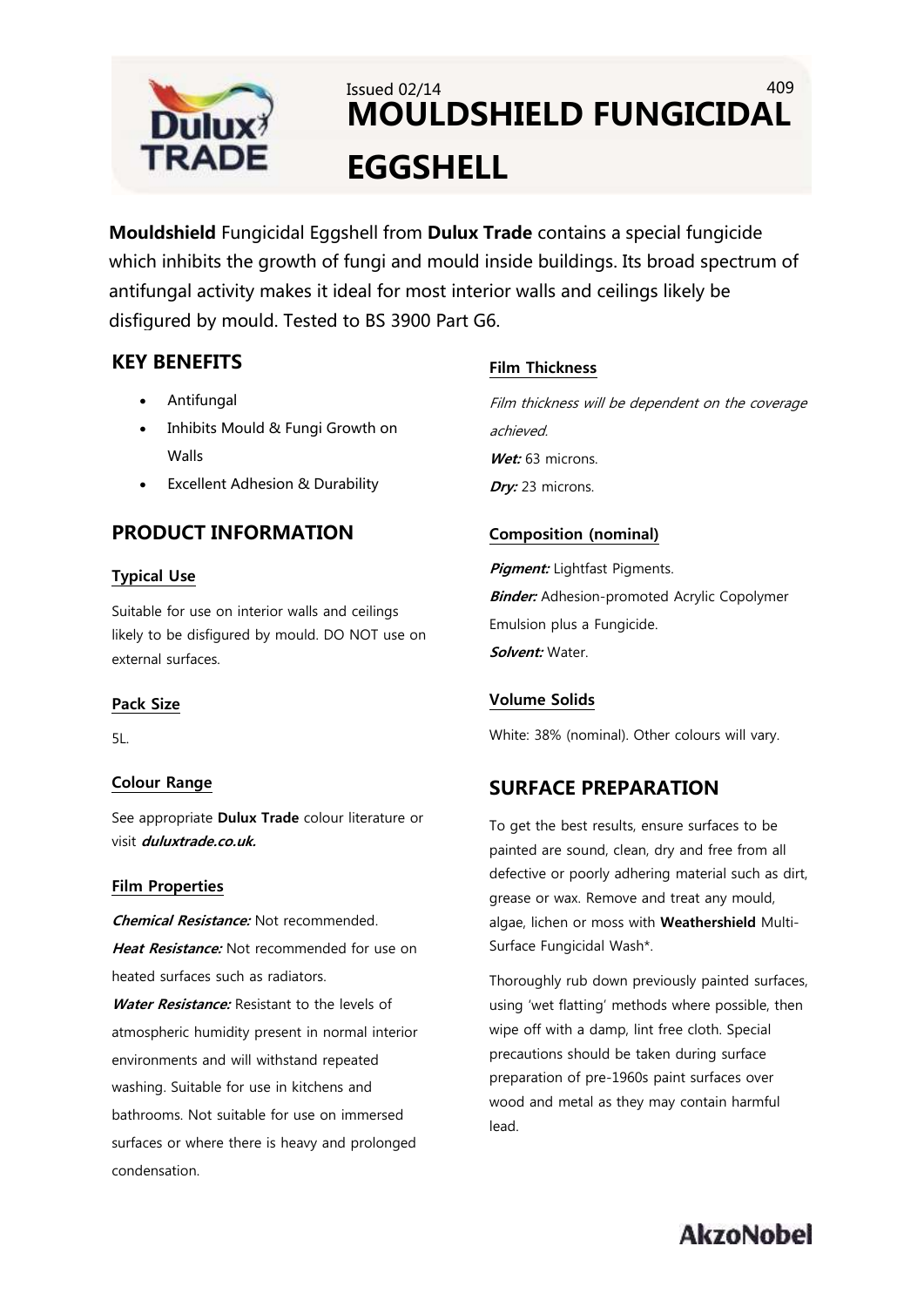

# **MOULDSHIELD FUNGICIDAL**  409 **EGGSHELL**

Avoid the inhalation of dust. Wear a suitable face mask if dry sanding. Treat knots with an appropriate knotting solution. New or bare surfaces should be primed with an appropriate **Dulux Trade** primer. Any surface defects should be filled with the appropriate **Polycell** Trade **Polyfilla.**

## **SYSTEMS INFORMATION**

STIR THOROUGHLY BEFORE USE. The normal finishing process is 2 full coats of **Mouldshield** Fungicidal Eggshell from **Dulux Trade**, but on previously painted surfaces in good condition, where similar colours are used, 1 coat may be sufficient.

When applying water-based paints to surfaces previously decorated with a conventional solventbased paint, very thorough surface preparation will be necessary.

For best colour consistency, purchase sufficient tinted paint for each job including touch-in at one time from the same source.

## **APPLICATION METHOD**

Brush or roller only. For Health & Safety reasons relating to all fungicidal paints, spray application is not recommended.

Do not use when the temperature is below 10ºC.

#### **Statutory conditions relating to use:**

FOR USE ONLY AS A BIOCIDAL PAINT. Apply at a rate of up to 1 litre of product per 16 square metres of surface (approximately). Wear suitable protective clothing and gloves. DO NOT CONTAMINATE FOODSTUFFS, EATING UTENSILS OR FOOD CONTACT SURFACES. COVER WATER STORAGE TANKS before application. THIS MATERIAL AND ITS CONTAINER must be disposed of in a safe way. UNPROTECTED PERSONS

AND ANIMALS SHOULD BE KEPT AWAY FROM TREATED AREAS FOR 48 HOURS OR UNTIL SURFACES ARE DRY. FOR INDOOR USE ONLY. REMOVE OR COVER FISH TANKS AND BOWLS before application. This product contains substances which are known to be hazardous to the environment. Do not contaminate ground, waterbodies or watercourses with chemicals or used container. ADDITIONAL PRECAUTIONS FOR PROFESSIONAL OPERATORS: The (COSHH) Control of Substances Hazardous to Health Regulations 2002 may apply to the use of this product at work. Engineering control of operator exposure must be used where reasonably practicable in addition to the following items of personal protective equipment. AVOID EXCESSIVE CONTAMINATION OF COVERALLS AND LAUNDER REGULARLY. However, engineering controls may replace personal protective equipment if a COSHH assessment shows they provide an equal or higher standard of protection. This material and its container must be disposed of as hazardous waste. READ ALL PRECAUTIONS BEFORE USE. HSE No 6480.

#### **Precautions:**

WASH ANY CONTAMINATION from skin or eyes immediately. WASH HANDS AND EXPOSED SKIN before meals and after use. Keep in the original container. Keep container tightly closed. KEEP IN A SAFE PLACE. 3- IODO-2-PROPYNYL-N-BUTYL CARBAMATE is a carbamate compound which has weak anticholinesterase activity. DO NOT USE if under medical advice not to work with anticholinesterase compounds. This product is approved under The Control of Pesticides Regulations 1986 (as amended) for use as directed. HSE No. 6480.

#### **Practical Coverage**

A guide to the practical coverage which can be achieved under normal conditions is up to 16m² per litre.